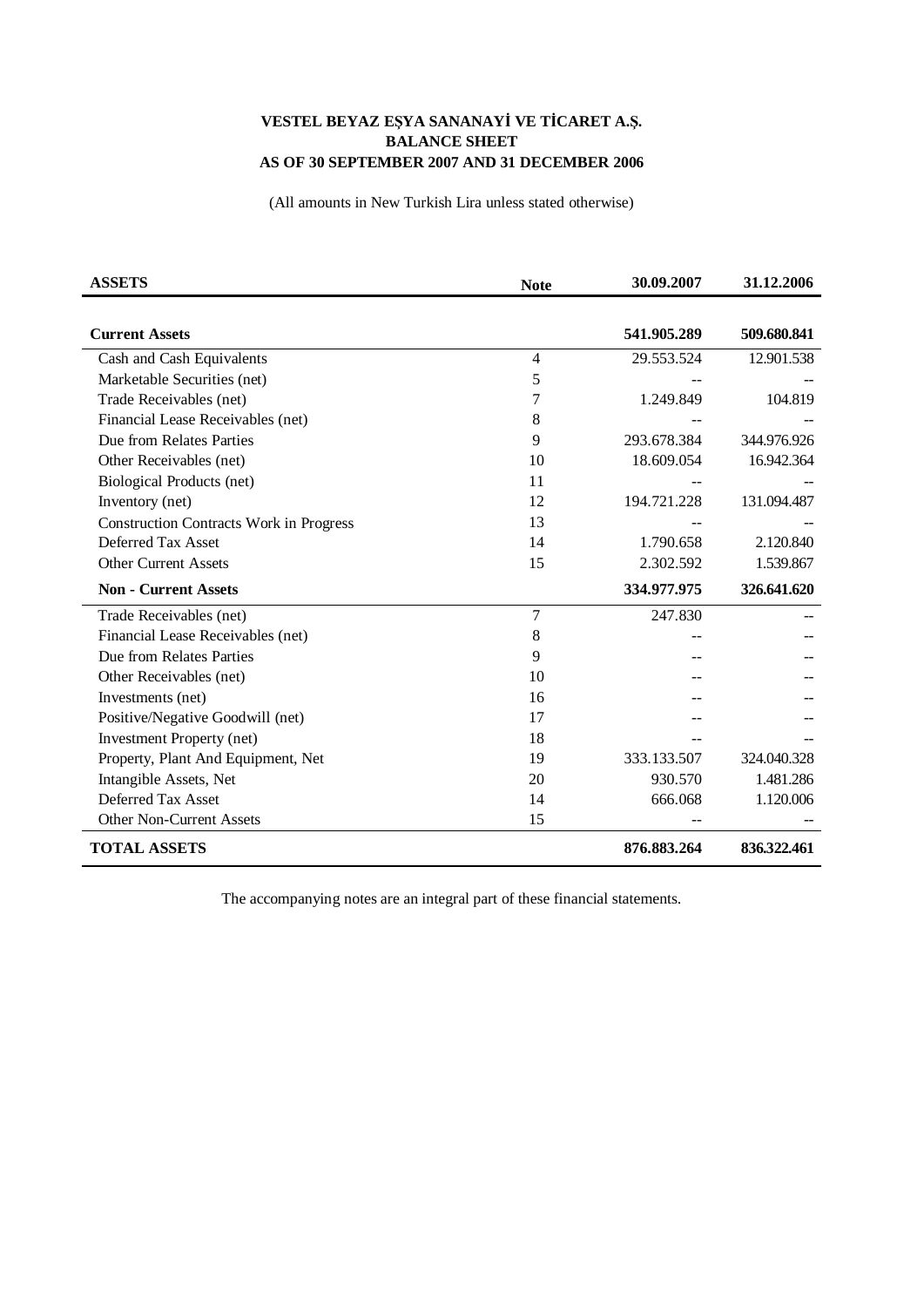## VESTEL BEYAZ EŞYA SANAYİ VE TİCARET A.Ş. **BALANCE SHEET** AS OF 30 SEPTEMBER 2007 AND 31 DECEMBER 2006

(All amounts in New Turkish Lira unless stated otherwise)

| <b>LIABILITIES AND SHAREHOLDERS' EQUITY</b>    | <b>Note</b>     | 30.09.2007  | 31.12.2006  |
|------------------------------------------------|-----------------|-------------|-------------|
| <b>Current Liabilities</b>                     |                 | 303.760.163 | 306.057.330 |
| Borrowings (net)                               | 6               | 503.386     | 61.283      |
| Current Instalments Of Long Term Loans (net)   | 6               | 23.100.184  | 32.419.964  |
| Financial Lease Liabilities (net)              | $\,8\,$         | 1.152.605   | 1.983.057   |
| Other Financial Liabilities (net)              |                 |             |             |
| Trade Payables (net)                           | 7               | 254.898.370 | 239.308.000 |
| Due to Relates Parties (net)                   | 9               | 3.924.155   | 18.790.548  |
| <b>Advances Received</b>                       | 21              | 130.299     |             |
| Deferred billings (net)                        | 13              |             |             |
| <b>Expense Accruals</b>                        | 23              | 11.462.801  | 7.356.598   |
| Deferred Tax Liability                         | 14              | 351.874     | 392.558     |
| Other Liabilities (net)                        | 10              | 8.236.489   | 5.745.322   |
| <b>Non-Current Liabilities</b>                 |                 | 80.106.216  | 75.237.479  |
| Borrowings (net)                               | 6               | 66.867.271  | 57.846.159  |
| Financial Lease Liabilities (net)              | $\,8\,$         | 1.478       | 1.042.206   |
| Other Financial Liabilities (net)              |                 |             |             |
| Trade Payables (net)                           | 7               |             |             |
| Due to Relates Parties (net)                   | 9               |             |             |
| <b>Advances Received</b>                       | 21              |             |             |
| <b>Expense Accruals</b>                        | 23              | 3.328.127   | 2.691.147   |
| Deferred Tax Liability                         | 14              | 9.909.340   | 13.657.967  |
| Other Liabilities (net)                        | 10              |             |             |
| <b>SHAREHOLDERS' EQUITY</b>                    |                 | 493.016.885 | 455.027.652 |
| <b>Share capital</b>                           | $\overline{25}$ | 190.000.000 | 190.000.000 |
| <b>Investment and Capital net-off</b>          |                 |             |             |
| <b>Capital Reserves</b>                        | 26              | 118.800.673 | 118.800.673 |
| Premium in access of par                       |                 | 109.030.821 | 109.030.821 |
| Profit on cancelled shares                     |                 |             |             |
| Revaluation reserve of tangible fixed assets   |                 |             |             |
| Revaluation reserve of equity participations   |                 |             |             |
| <b>Equity Inflation Adjustment Differences</b> |                 | 9.769.852   | 9.769.852   |
| <b>Profit Reserves</b>                         | 27              | 77.859.587  | 51.684.397  |
| <b>Legal Reserves</b>                          |                 | 10.826.488  | 5.857.288   |
| <b>Special Reserves</b>                        |                 |             |             |
| <b>Extraordinary Reserves</b>                  |                 | 67.033.099  | 45.827.109  |
| Special Funds                                  |                 |             |             |
| Profit From Sale of Investment and Property    |                 |             |             |
| to be added to Share Capital                   |                 |             |             |
| Foreign Currency Translation Differences       |                 |             |             |
| Net Profit for the period                      |                 | 68.725.500  | 64.291.271  |
| <b>Retained Loss</b>                           | 28              | 37.631.125  | 30.251.311  |
| TOTAL LIABILITIES AND SHAREHOLDERS' EQUITY     |                 | 876.883.264 | 836.322.461 |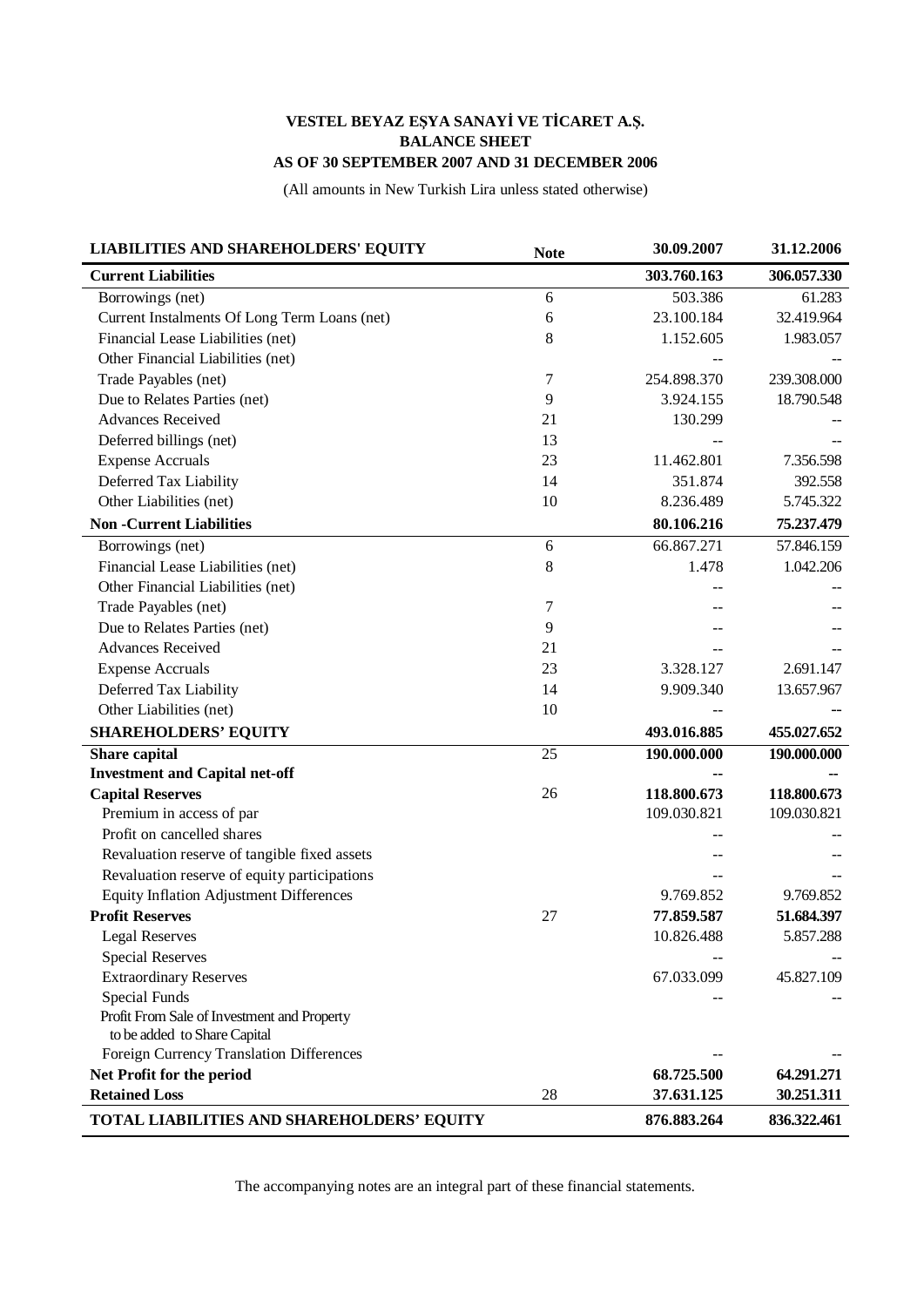## VESTEL BEYAZ EŞYA SANAYİ VE TİCARET A.Ş.<br>INCOME STATEMENT FOR THE NINE MONTH PERIOD ENDED 30 SEPTEMBER 2007

(All amounts in New Turkish Lira unless stated otherwise)

|                                     | <b>Note</b> | $01.01 -$<br>30.09.2007 | $01.01 -$<br>30.09.2006 |
|-------------------------------------|-------------|-------------------------|-------------------------|
|                                     |             |                         |                         |
| <b>BASIC OPERATING INCOME</b>       |             |                         |                         |
| Sales (net)                         | 36          | 910.163.238             | 815.996.940             |
| Cost of Sales (-)                   |             | (847.739.946)           | (680.295.468)           |
| <b>GROSS PROFIT</b>                 |             | 62.423.292              | 135.701.472             |
| Operating expenses (-)              | 37          | (37.774.101)            | (30.254.987)            |
| <b>BASIC OPERATING PROFIT (NET)</b> |             | 24.649.191              | 105.446.485             |
| Other Income                        | 38          | 87.075.751              | 42.698.212              |
| Other Expenses (-)                  | 38          | (20.766.675)            | (33.701.480)            |
| Financing Expenses (-)              | 39          | (12.815.413)            | (57.145.764)            |
| <b>OPERATING PROFIT</b>             |             | 78.142.854              | 57.297.453              |
| Net Monetary Gain                   | 40          |                         |                         |
| PROFIT BEFORE TAX                   |             | 78.142.854              | 57.297.453              |
| Taxes                               | 41          | (9.417.354)             | (11.330.972)            |
| <b>NET INCOME FOR THE PERIOD</b>    |             | 68.725.500              | 45.966.481              |
|                                     |             |                         |                         |
| <b>EARNINGS PER SHARE (YTL)</b>     | 42          | 0,36                    | 0,27                    |